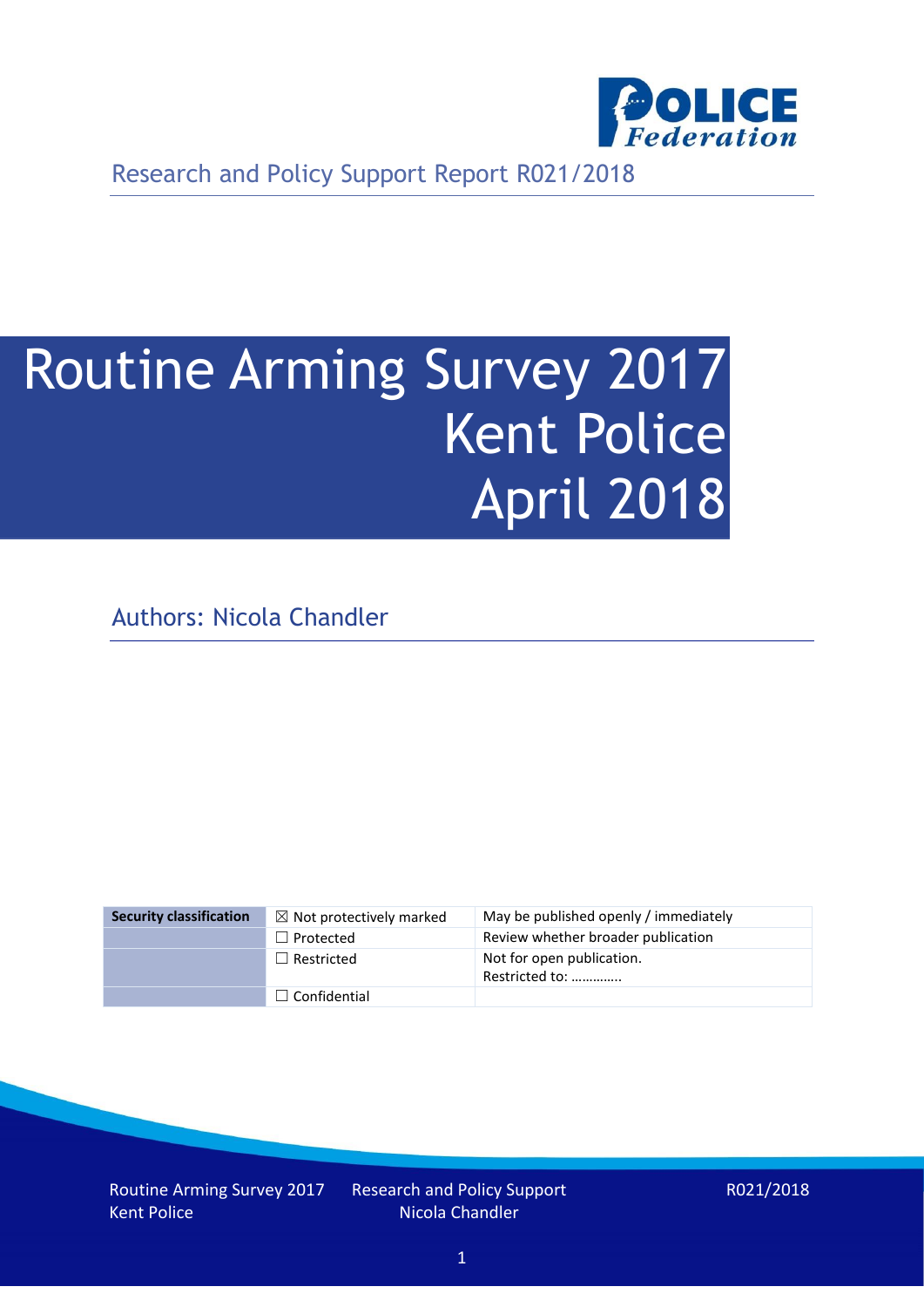## **INTRODUCTION**

This report provides a summary of responses to the PFEW routine arming survey received from respondents in Kent Police.

The PFEW routine arming survey was open between 31st July and 1st September 2017. The survey asked respondents about their experiences and attitudes in the following areas:

- Satisfaction with their current access to armed support
- Views on routine arming
- Views on other protective measures and equipment
- The number of times respondents had felt their life had been threatened at work in the last two years

Where appropriate, details of average responses for the police service as a whole are also presented, differences between the national and local responses have not been tested statistically and therefore any differences reported are for guidance only and must be treated with caution.

### **RESPONSE RATE AND RESPONDENTS**

980 responses were received from respondents in Kent Police. This reflects a response rate of approximately 30%, based on Home Office figures from 2017. This compares to a national response rate of 27% of federated rank members.

The findings presented in this report have a margin of error of 3%. This margin of error has been calculated using the number of responses received from officers in Kent Police compared to the number of officers in the force as a whole. A margin of error of 5% or less is generally considered to be within the normal bounds of academic rigor. If this threshold has not been met, the results from this report must be interpreted more cautiously.

82% of responses from Kent Police were received from male officers and 18% of responses were from female officers. 77% of respondents were Constables, 17% were Sergeants and 6% were Inspectors or Chief Inspectors.

64% of respondents said that they were in a frontline role.

Routine Arming Survey 2017 Kent Police

Research and Policy Support Nicola Chandler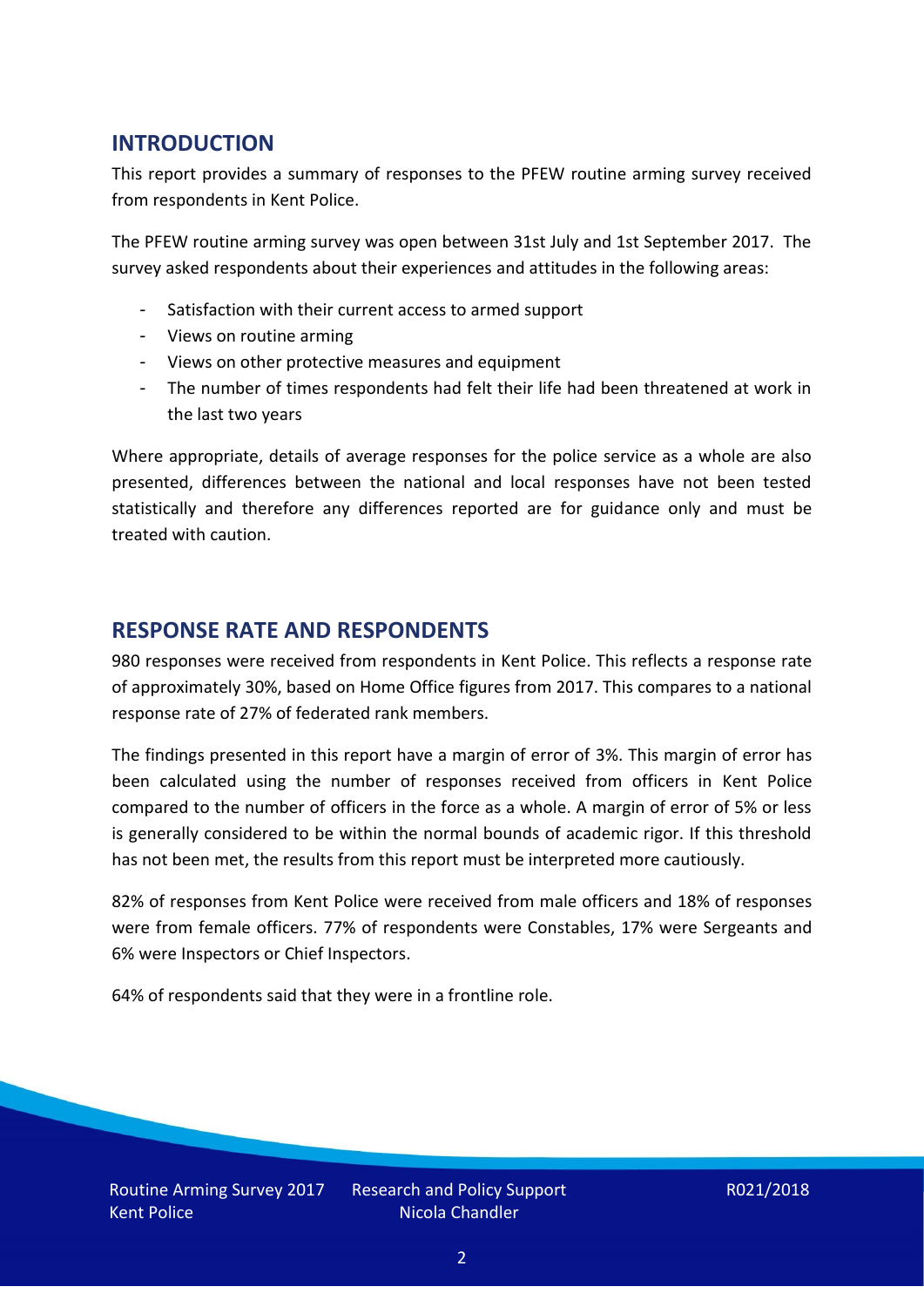## **SATISFACTION WITH CURRENT ARMED SUPPORT**

Of those respondents who had a view, 39% within Kent Police said that they were either very or fairy satisfied that armed support would be readily available should they require it. In comparison, 61% were either not very or not at all satisfied that armed support would be available.

Nationally, 43% of respondents were either very or fairly satisfied that armed support would be readily available should they require it.

|                                                                                               | <b>Very satisfied</b> | <b>Fairly</b><br>satisfied | Not very<br>satisfied | Not at all<br>satisfied |
|-----------------------------------------------------------------------------------------------|-----------------------|----------------------------|-----------------------|-------------------------|
| How satisfied are you<br>that armed support is<br>readily available should<br>you require it? | 6%                    | 33%                        | 40%                   | 21%                     |

### **VIEWS ON ROUTINE ARMING**

35% of respondents within Kent Police said that they were in favour of routine arming, insofar as they felt all officers should receive appropriate training and be armed at all times when on duty. This compares to 34% of respondents across England and Wales as a whole.

| <b>All police officers</b><br>should receive<br>appropriate training<br>and be armed at all<br>times when on duty | All police officers<br>should receive<br>appropriate training<br>and firearms should<br>be issued to them as<br>and when necessary | <b>Firearms should not</b><br>be issued to all<br>police officers, but<br>more officers should<br>receive appropriate<br>training and be issue | The present number<br>of officers who are<br>specially trained to<br>carry firearms is<br>about right |  |
|-------------------------------------------------------------------------------------------------------------------|------------------------------------------------------------------------------------------------------------------------------------|------------------------------------------------------------------------------------------------------------------------------------------------|-------------------------------------------------------------------------------------------------------|--|
| 35%                                                                                                               | 17%                                                                                                                                | 43%                                                                                                                                            | 5%                                                                                                    |  |

61% of respondents within Kent Police said that they would be prepared to be routinely armed whilst on duty. Nationally, this proportion was 55%. 8% of respondents within Kent

Routine Arming Survey 2017 Kent Police

Research and Policy Support Nicola Chandler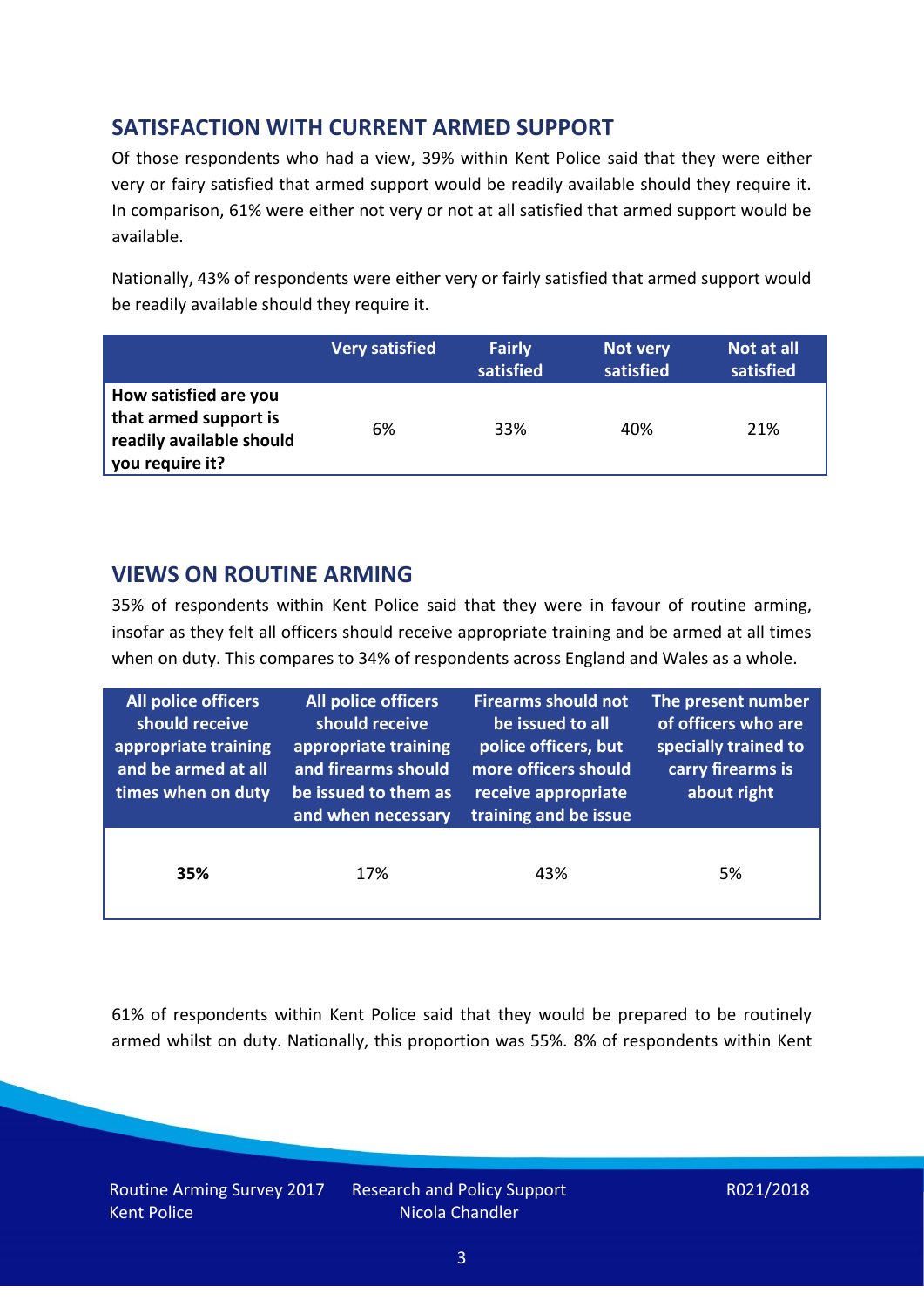Police, said that they would not carry a firearm whilst on duty under any circumstances, compared to 11% of respondents in England and Wales as a whole.

| I would be prepared<br>to carry a firearm at<br>all times on duty | I would be prepared<br>to carry a firearm<br>whilst on duty if<br>necessary | I would be prepared<br>to carry a firearm<br>whilst on duty if<br>ordered to do so | <b>Under no</b><br>circumstances would<br>I carry a firearm<br>whilst on duty |  |  |
|-------------------------------------------------------------------|-----------------------------------------------------------------------------|------------------------------------------------------------------------------------|-------------------------------------------------------------------------------|--|--|
| 61%                                                               | 20%                                                                         | 11%                                                                                | 8%                                                                            |  |  |

### **VIEWS ON OTHER PROTECTIVE MEASURES AND EQUIPMENT**

12% of respondents in Kent Police (for whom it is applicable to their role), said that they currently had access to double crewing at all times whilst on duty; 75%, said that they wanted access to double crewing at all times whilst on duty.

The proportion of respondents in Kent Police who said that they have access to double crewing at all times on duty is higher than the national figure, where 11% of respondents have access to double crewing.

19% of respondents in Kent Police (for whom it is applicable to their role), had access to Taser at all times whilst on duty; in comparison 82% said that they wanted to have access to Taser at all times whilst on duty.

The proportion of respondents in Kent Police who have access to Taser at all times whilst on duty is lower than the proportion of respondents in England and Wales who had access to Taser at all time, which was 22%.

78% of respondents in Kent Police (for whom it is applicable to their role), currently had access to Body Worn Video at all times whilst on duty; 87% wanted access to Body Worn Video at all times.

The proportion of respondents in Kent Police who have access to Body Worn Video at all times whilst on duty is higher than in England and Wales as a whole; nationally 55% of respondents reported having access to Body Worn Video at all times whilst on duty.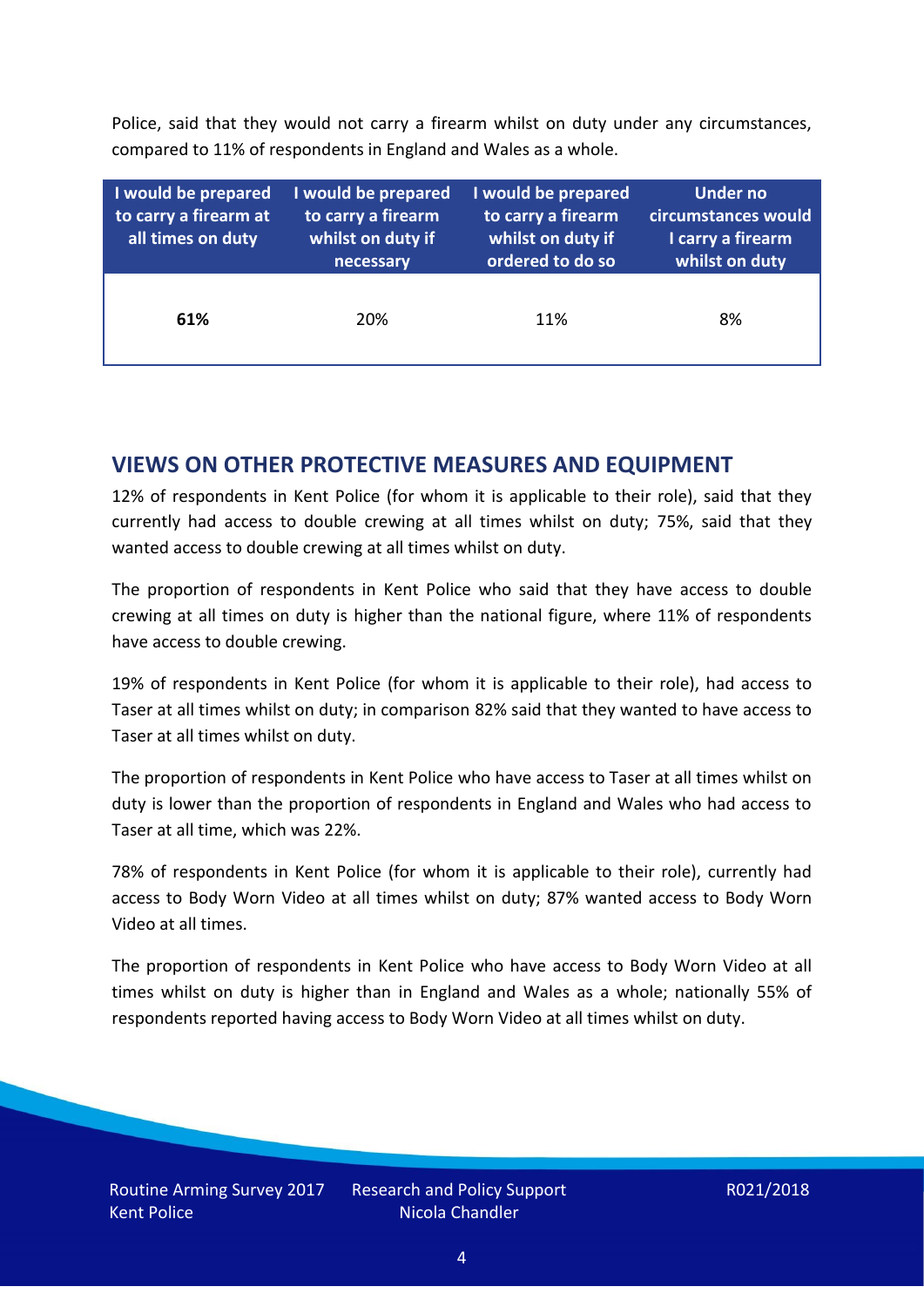| Officers regularly have access to (for<br>whom its applicable to their role): | <b>Double</b><br>crewing | <b>Body Worn</b><br><b>Video</b> | Taser |
|-------------------------------------------------------------------------------|--------------------------|----------------------------------|-------|
| <b>Never</b>                                                                  | 4%                       | 17%                              | 56%   |
| When deemed necessary by an officer<br>with appropriate authority             | 9%                       | 1%                               | 5%    |
| Upon my request whilst I am on duty                                           | 5%                       | 2%                               | 4%    |
| At all times whilst I am on duty                                              | 12%                      | 78%                              | 19%   |

#### **THREATS TO LIFE**

50% of respondents in Kent Police said that they had felt that their life was in serious danger at least once in the last two years as a result of a threat by a member the public whilst on duty. This is lower than the 54% of respondents within England and Wales as a whole who felt that their life had been in serious danger in the last two years.

A more detailed breakdown of the number of times respondents in Kent Police felt that their life had been in serious danger in the last two years is provided below.

|                                                                                                                                                                              | <b>None</b> | One | Two | Three to<br>four | Five to<br>six | <b>Seven</b><br>or more |
|------------------------------------------------------------------------------------------------------------------------------------------------------------------------------|-------------|-----|-----|------------------|----------------|-------------------------|
| How many times in the<br>last two years have you<br>felt that your life was in<br>serious danger as a result<br>of a threat by a member<br>of the public, whilst on<br>duty? | 50%         | 14% | 15% | 13%              | 4%             | 4%                      |

Research and Policy Support Nicola Chandler